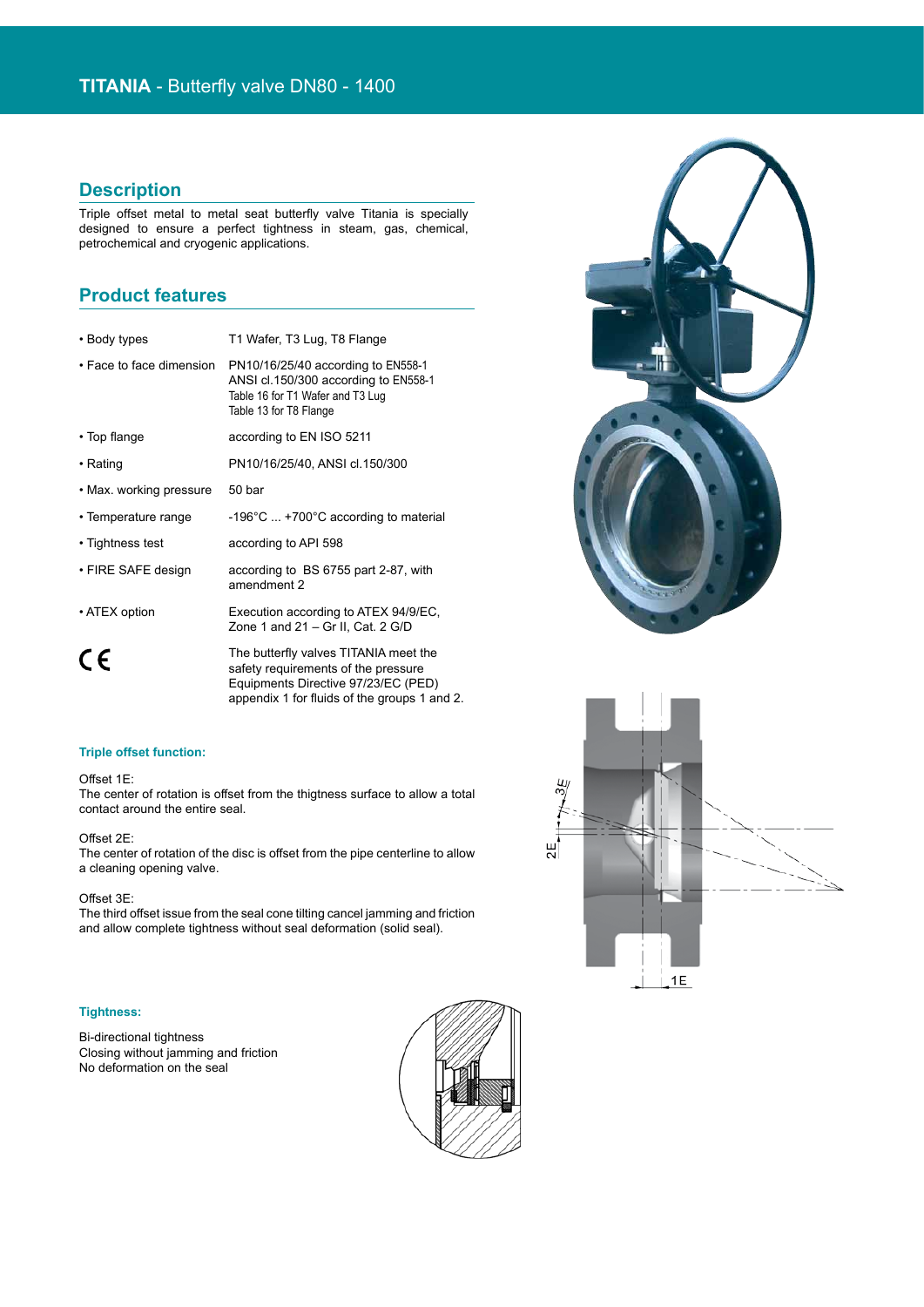## **Product features**

### **Flow values kV [m3 /h], Torques [Nm]:**

|           |                                             |                  | Md [Nm] |                  |       |                   |       |                   |       |                   |       |                   |       |                   |       |                   |              |
|-----------|---------------------------------------------|------------------|---------|------------------|-------|-------------------|-------|-------------------|-------|-------------------|-------|-------------------|-------|-------------------|-------|-------------------|--------------|
| <b>DN</b> | $k_{\rm v}$<br>$\left[\frac{m^3}{h}\right]$ | $\Delta p 4$ bar |         | $\Delta p 6$ bar |       | $\Delta p$ 10 bar |       | $\Delta p$ 16 bar |       | $\Delta p 20$ bar |       | $\Delta p$ 25 bar |       | $\Delta p$ 40 bar |       | $\Delta p$ 50 bar |              |
|           |                                             | $O^*$            | $c^*$   | $\circ$          | C     | $\circ$           | C     | $\circ$           | C     | $\circ$           | C     | $\circ$           | c     | $\circ$           | C     | $\circ$           | $\mathbf{C}$ |
| 80        | 213                                         |                  |         |                  |       |                   |       |                   |       |                   |       | 59                | 212   | 92                | 251   | 114               | 276          |
| 100       | 323                                         |                  |         |                  |       |                   |       |                   |       |                   |       | 117               | 275   | 179               | 323   | 221               | 355          |
| 125       | 323                                         |                  |         |                  |       |                   |       |                   |       |                   |       | 117               | 275   | 179               | 323   | 221               | 355          |
| 150       | 888                                         |                  |         |                  |       | 153               | 296   | 226               | 320   | 273               | 336   | 333               | 355   | 513               | 415   | 633               | 454          |
| 200       | 1701                                        |                  |         |                  |       | 356               | 469   | 524               | 504   | 635               | 527   | 774               | 557   | 1192              | 645   | 1471              | 703          |
| 250       | 2780                                        |                  |         |                  |       | 583               | 640   | 854               | 686   | 1034              | 717   | 1260              | 756   | 1937              | 870   | 2389              | 946          |
| 300       | 4038                                        |                  |         |                  |       | 888               | 1042  | 1337              | 1123  | 1636              | 1177  | 2008              | 1245  | 3132              | 1449  | 3880              | 1584         |
| 350       | 4984                                        |                  |         |                  |       | 1228              | 1189  | 1855              | 1280  | 2272              | 1341  | 2794              | 1416  | 4359              | 1642  | 5403              | 1793         |
| 400       | 7128                                        |                  |         |                  |       | 2005              | 2059  | 3072              | 2223  | 3784              | 2333  | 4674              | 2471  | 7343              | 2883  | 9121              | 3158         |
| 450       | 8150                                        |                  |         |                  |       | 2614              | 2525  | 3964              | 2719  | 4866              | 2849  | 5993              | 3012  | 9372              | 3499  | 11625             | 3824         |
| 500       | 10460                                       |                  |         |                  |       | 3874              | 4038  | 5870              | 4352  | 7201              | 4562  | 8865              | 4824  | 13856             | 5609  | 17182             | 6133         |
| 600       | 14674                                       |                  |         |                  |       | 5953              | 5537  | 9128              | 5976  | 11244             | 6268  | 13889             | 6634  | 21824             | 7731  | 27115             | 8461         |
| 700       | 20095                                       |                  |         |                  |       | 9793              | 9666  | 14858             | 10414 | 18234             | 10912 | 22454             | 11536 | 35114             | 13407 | 43556             | 14653        |
| 800       | 35791                                       | 5099             | 4962    | 7522             | 5430  | 12608             | 6094  | 10649             | 7090  |                   |       |                   |       |                   |       |                   |              |
| 1000      | 52958                                       | 10891            | 8550    | 15615            | 9092  | 26159             | 10175 | 41977             | 11780 |                   |       |                   |       |                   |       |                   |              |
| 1200      | 77439                                       | 17136            | 13475   | 25938            | 14337 | 43541             | 16062 |                   |       |                   |       |                   |       |                   |       |                   |              |
| 1400      | 100987                                      | 27284            | 17504   | 41096            | 18608 | 68717             | 20814 |                   |       |                   |       |                   |       |                   |       |                   |              |

\* o=open, c=close

# **Type code**

## **T1 00150 . 3 3 . 3PD . 4A . 4HS . 4X - ATEX** 0 0 0 0 0 0 0 0 0 0

|                  |                         | T <sub>1</sub>   | Wafer                                                                  | DN80-1200          |
|------------------|-------------------------|------------------|------------------------------------------------------------------------|--------------------|
| O                | Body type               | T <sub>3</sub>   | Lug                                                                    | DN80-1200          |
|                  |                         | T <sub>8</sub>   | Flange                                                                 | DN80-1400          |
| $\boldsymbol{Q}$ | Nominal diameter        | 0080-1400        | mm                                                                     |                    |
|                  |                         | $\overline{2}$   | 10 bar                                                                 |                    |
|                  |                         | 3                | 16 bar                                                                 |                    |
| 6                | <b>Working pressure</b> | 4                | 20 bar                                                                 |                    |
|                  |                         | 5                | 25 bar                                                                 |                    |
|                  |                         | 6                | 40 bar                                                                 |                    |
|                  |                         | $\overline{7}$   | 50 bar                                                                 |                    |
|                  |                         | $\overline{2}$   | <b>PN 10</b>                                                           | DN 200-1400        |
|                  |                         | 3                | PN 10 / 16                                                             | DN 80-150          |
|                  |                         |                  | <b>PN 16</b>                                                           | DN 200-1400        |
| $\boldsymbol{A}$ |                         | A                | ANSI cl.150                                                            | DN 80-1400         |
|                  | Rating                  | 5                | <b>PN 25</b>                                                           | DN 200-1400        |
|                  |                         | 6                | PN 25 / 40                                                             | DN 80-150          |
|                  |                         |                  | <b>PN 40</b>                                                           | DN 200-600         |
|                  |                         | B                | ANSI cl.300 (~50bar)                                                   | DN 80-600          |
|                  |                         | T1 Wafer, T3 Lug |                                                                        |                    |
|                  |                         | 3PD              | Cast steel E36-3 / P355GH / 1.0473                                     | T1. T3             |
|                  |                         | <b>4B0</b>       | Stainless steel X2CrNiMo17-12-1 1.4404                                 | T1, T3 DN 80-450   |
| 6                | <b>Body</b>             | <b>4C0</b>       | Stainless steel 1.4408                                                 | T1, T3 DN 500-1200 |
|                  |                         | T8 Flange        |                                                                        |                    |
|                  |                         | 3HD              | Cast steel GP280GH 1.0625                                              | T <sub>8</sub>     |
|                  |                         | <b>4C0</b>       | Stainless steel A351CF8M 1.4408                                        | T <sub>8</sub>     |
| 6                | Shaft                   | 4A               | Stainless steel X20Cr13, 1.4021 (with cast steel body)                 |                    |
|                  |                         | 4L               | Stainless steel X5CrNiCuNb16-4, 1.4542 (with stainless steel body)     |                    |
| 0                | <b>Disc</b>             | 3HS              | Cast steel 1.0619 A216WCB stellited (with cast steel body)             |                    |
|                  |                         | 4CS              | Stainless steel A351CF8M, 1.4408 stellited (with stainless steel body) |                    |
| 8                | <b>Seat</b>             | 4X               | Stainless steel GX12CrNiSi25-20, 1.4843                                |                    |
| $\boldsymbol{0}$ | <b>ATEX option</b>      | <b>ATEX</b>      | Execution according to ATEX 94/9/EC, Zone 1 and 21 - Gr II, Cat. 2 G/D |                    |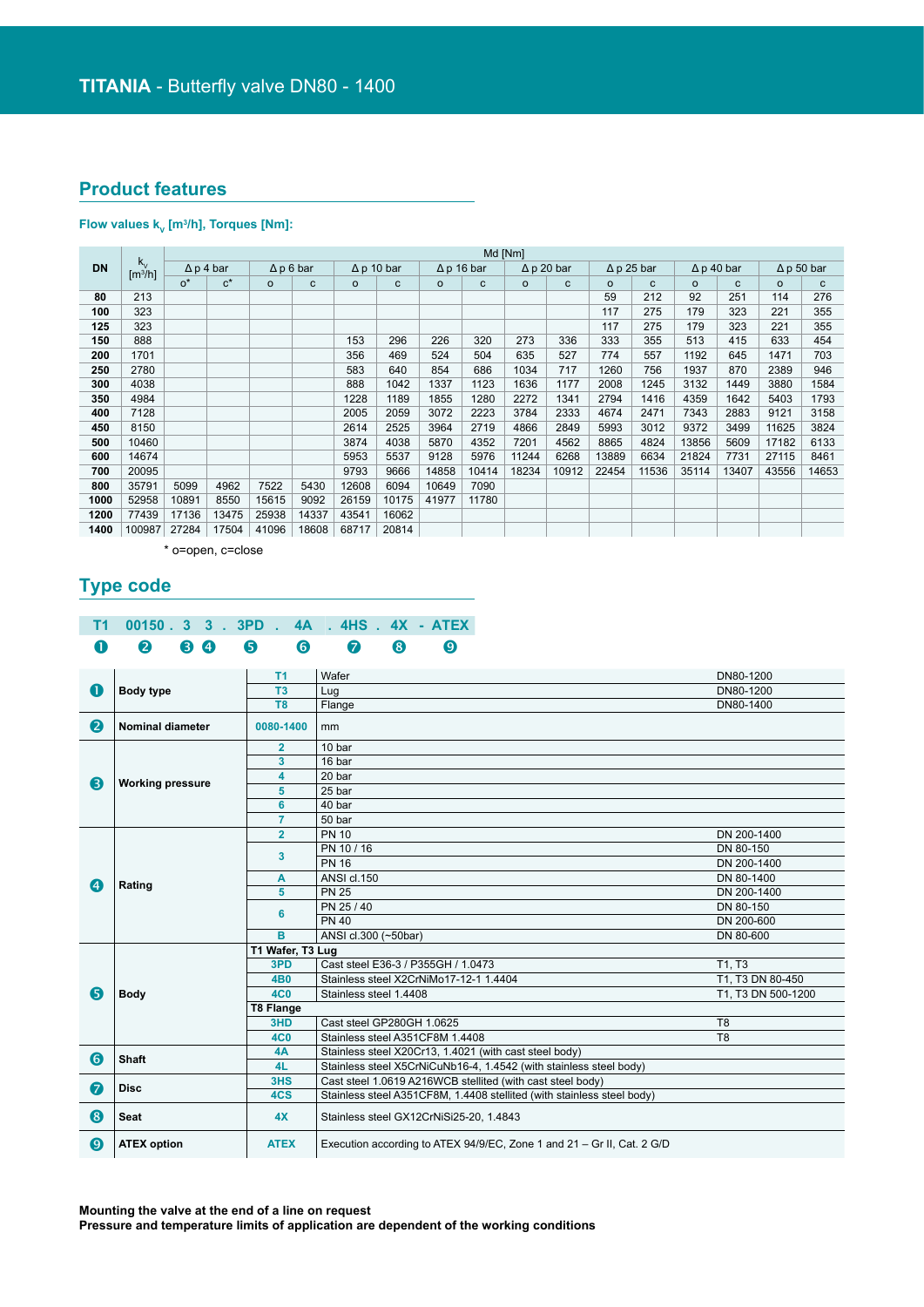## **Dimensions**

## **TITANIA T1 Wafer**



|           |      |     |     |      |        |        |                 |             |             |        | [kg]        |             |        |
|-----------|------|-----|-----|------|--------|--------|-----------------|-------------|-------------|--------|-------------|-------------|--------|
| <b>DN</b> | A    | B   | C   | Dmax | E      | G      | <b>ISO 5211</b> | <b>PN10</b> | <b>PN16</b> | cl.150 | <b>PN25</b> | <b>PN40</b> | cl.300 |
| 80        | 200  | 119 | 64  | 138  | 35     | 16     | F05-07          | 11,6        | 11,6        | 11     | 11,6        | 11,6        | 11     |
| 100       | 225  | 143 | 64  | 160  | 45     | 20     | F05-07          | 16,5        | 16,5        | 16,5   | 16,5        | 16,5        | 16,5   |
| 125       | 250  | 143 | 70  | 190  | 45     | 20     | F05-07          | 24          | 24          | 24     | 24          | 24          | 24     |
| 150       | 295  | 175 | 76  | 216  | 55     | 25     | F07-10-12-14    | 31          | 31          | 31     | 31          | 31          | 31     |
| 200       | 325  | 210 | 89  | 285  | 70     | 35     | F07-10-12-14    | 47,7        | 47,7        | 47,7   | 49,4        | 51,1        | 47,7   |
| 250       | 360  | 247 | 114 | 345  | 75     | 40     | F10-12-14-16    | 73          | 73          | 73     | 75,5        | 79,2        | 73     |
| 300       | 400  | 287 | 114 | 410  | 80     | 45     | F10-12-14-16    | 90,3        | 92          | 92     | 98          | 104,5       | 92     |
| 350       | 445  | 322 | 127 | 465  | 85     | 50     | F14-16-25       | 134,5       | 138,7       | 126,2  | 145         | 153,3       | 126,2  |
| 400       | 530  | 355 | 140 | 535  | 90     | 60     | F16-25-30       | 186         | 190         | 180    | 198         | 214         | 180    |
| 450       | 565  | 393 | 152 | 560  | 100    | 65     | F25-30          | 240         | 255         | 240    | 255         | 264         | 240    |
| 500       | 652  | 427 | 152 | 615  | 115    | 75     | F25-30          | 296         | 321         | 296    | 326         | 326         | 296    |
| 600       | 726  | 502 | 178 | 736  | 130    | 85     | F25-30-35       | 472         | 520         | 472    | 513         | 534         | 472    |
| 700       | 860  | 574 | 229 | 797  | 150    | 100    | F30-35-40       | 592         | 592         | 592    | 592         | 592         | 592    |
| 800       | 865  | 646 | 241 | 905  | $115*$ | $75*$  | F30             | 858         | 858         |        |             |             |        |
| 900       | 990  | 710 | 241 | 1005 | $115*$ | $75*$  | F30-35          | 1080        | 1080        |        |             |             |        |
| 1000      | 1078 | 772 | 300 | 1117 | $150*$ | $100*$ | F30-35          | 1342        | 1342        |        |             |             |        |
| 1200      | 1243 | 920 | 254 | 1330 | $165*$ | $110*$ | F30-40          | 1675        | 1675        |        |             |             |        |

\* PN10/16

### **TITANIA T3 Lug**



|           |      |     |     |             |        |        |              |             |             |        | [kg]        |             |        |
|-----------|------|-----|-----|-------------|--------|--------|--------------|-------------|-------------|--------|-------------|-------------|--------|
| <b>DN</b> | A    | B   | C   | <b>Dmax</b> | E      | G      | ISO 5211     | <b>PN10</b> | <b>PN16</b> | cl.150 | <b>PN25</b> | <b>PN40</b> | cl.300 |
| 80        | 200  | 119 | 64  | 210         | 35     | 16     | F05-07       | 15          | 15          | 14     | 15          | 15          | 15     |
| 100       | 225  | 143 | 64  | 254         | 45     | 20     | F05-07       | 20          | 20          | 21     | 21          | 21          | 23     |
| 125       | 250  | 143 | 70  | 279         | 45     | 20     | F05-07       | 29          | 29          | 29     | 31          | 31          | 32     |
| 150       | 295  | 175 | 76  | 318         | 55     | 25     | F07-10-12-14 | 40          | 40          | 39     | 43          | 43          | 46     |
| 200       | 325  | 210 | 89  | 381         | 70     | 35     | F07-10-12-14 | 63          | 63          | 63     | 68          | 72          | 73     |
| 250       | 360  | 247 | 114 | 450         | 75     | 40     | F10-12-14-16 | 98          | 101         | 101    | 108         | 119         | 117    |
| 300       | 400  | 287 | 114 | 521         | 80     | 45     | F10-12-14-16 | 121         | 126         | 137    | 137         | 154         | 156    |
| 350       | 445  | 322 | 127 | 582         | 85     | 50     | F14-16-25    | 176         | 185         | 194    | 208         | 226         | 226    |
| 400       | 530  | 355 | 140 | 660         | 90     | 60     | F16-25-30    | 245         | 256         | 273    | 287         | 316         | 316    |
| 450       | 565  | 393 | 152 | 711         | 100    | 65     | F25-30       | 312         | 337         | 337    | 367         | 383         | 410    |
| 500       | 652  | 427 | 152 | 775         | 115    | 75     | F25-30       | 379         | 429         | 409    | 446         | 475         | 497    |
| 600       | 726  | 502 | 178 | 914         | 130    | 85     | F25-30-35    | 594         | 692         | 642    | 692         | 764         | 802    |
| 700       | 860  | 574 | 229 | 1035        | 150    | 100    | F30-35-40    | 800         | 800         | 800    | 800         | 800         | 800    |
| 800       | 865  | 646 | 241 | 1150*       | $115*$ | $75*$  | F30          | 1100        | 1100        |        |             |             |        |
| 900       | 990  | 710 | 241 | 1185*       | $115*$ | $75*$  | F30-35       | 1450        | 1450        |        |             |             |        |
| 1000      | 1078 | 772 | 300 | 1117        | 150*   | 100*   | F30-35       | 1800        | 1800        |        |             |             |        |
| 1200      | 1243 | 920 | 254 | 1485        | 165*   | $110*$ | F30-40       | 2178        | 2178        |        |             |             |        |

\* PN10/16